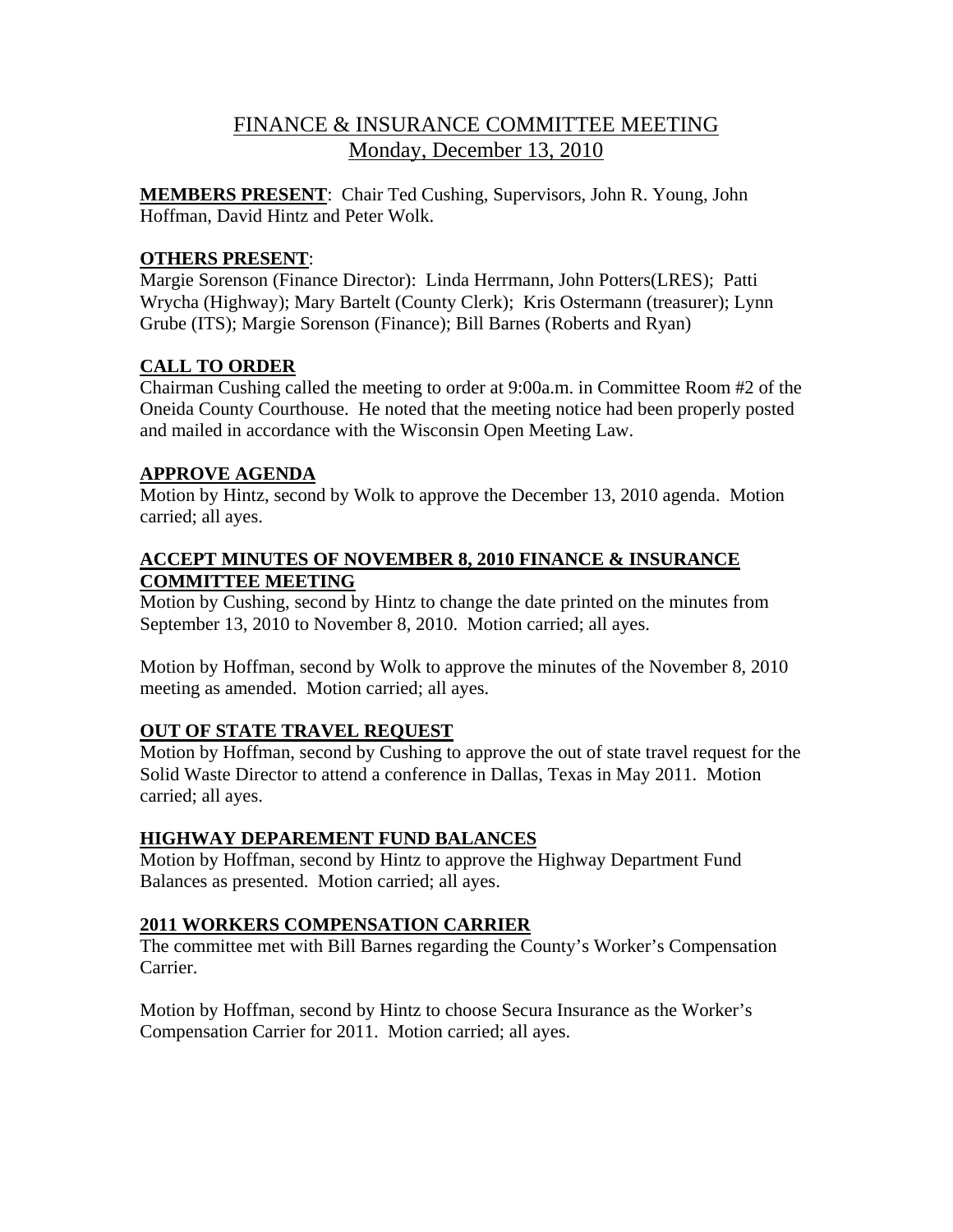#### FINANCE & INSURANCE COMMITTEE MEETING December 13, 2010 Page 2

#### **VOUCHERS, REPORTS and PURCHASE ORDERS**

#### **County Clerk**

Motion by Hoffman, second by Hintz to approve the blanket purchase orders as presented. Motion carried; all ayes.

Motion by Wolk, second by Hintz to approve the bills and vouchers as presented. Motion carried; all ayes.

Motion by Hintz, second by Wolk to accept the County Clerk's Long Range Plan as presented. Motion carried; all ayes.

#### **Treasurer**

Motion by Hoffman, second by Young to approve the bills and vouchers as presented. Motion carried; all ayes

Motion by Cushing, second by Wolk to accept the November Statement of Cash Account as presented. Motion carried; all ayes

Motion by Hoffman, second by Wolk to approve filling the Deputy I position in the Treasurer's office at 50% and recommend that LRES Committee look at increasing LTE hours to make up for the difference. Motion carried; all ayes.

#### **ITS**

Motion by Hoffman, second by Hintz to approve the bills and vouchers as presented. Motion carried; all ayes.

Motion by Cushing, second by Wolk to approve the line item transfer as presented. Motion carried; all ayes.

## **Finance**

Motion by Hoffman, second by Hintz to approve the bills and vouchers as presented. Motion carried; all ayes.

Motion by Hoffman, second by Cushing to approve the blanket purchase orders as presented. Motion carried; all ayes.

Motion by Cushing, second by Wolk to accept the September and October 2010 General Investments as presented. Motion carried; all ayes.

Motion by Hintz, second by Wolk to accept the Audit Contract Renewal as presented. Motion carried; all ayes.

#### **LINE ITEM TRANSFERS**

Motion by Hintz, second by Hoffman to accept the Line Item Transfers as presented. Motion carried; all ayes.

#### **PUBLIC COMMENT**

None.